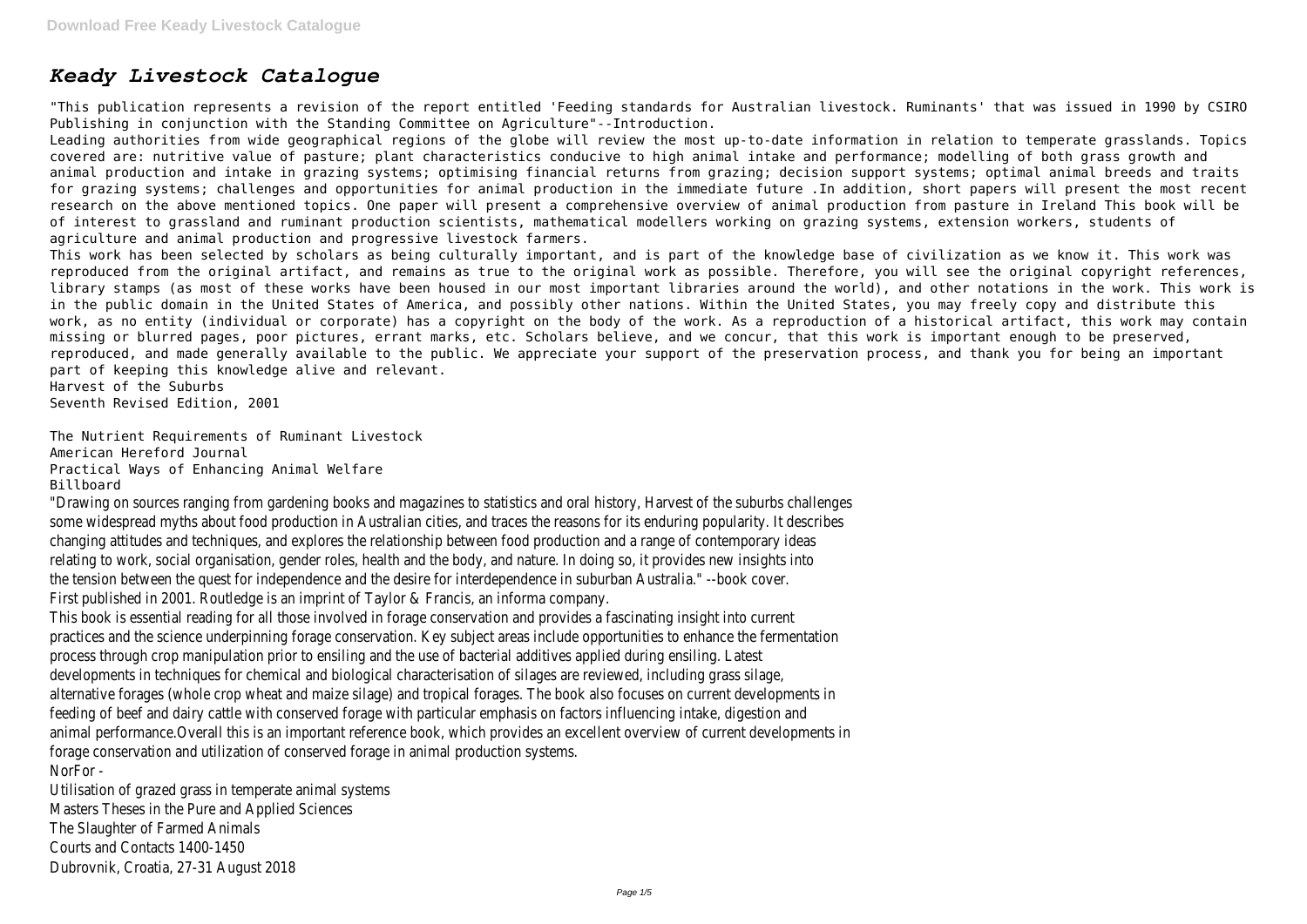## Silage production and utilisation

In order to meet increasing global demand for meat and animal by-products increasingly intensive animal production is necessary. Creating a sustainable system in animal agriculture that works in different production environments is a major challenge for animal scientists. This book draws together themes on sustainability that have emerged as the most pressing in recent years. Addressing practical topics such as air quality, manure management, animal feeds, production efficiency, environmental sustainability, biotechnology issues, animal welfare concerns, societal impacts and an analysis of the data used to assess the economic sustainability of farms. This ground-breaking, beautifully illustrated publication is the outcome of the conference 'Ming: Courts and Contacts 1400-1450' that accompanied the British Museum's major exhibition Ming: 50 years that changed China (September 2014-January 2015). The scope of the exhibition and conference focused on Ming dynasty China in the years 1400 to 1450, a time when China was the largest (and one of the most prosperous) states in the world, ruled by a single family through a network of imperial and regional courts. During this period, many cultural, social and political themes that were to dominate China's history from this point onwards were either created or consolidated. These include the definitive decision to place the political capital in the north, while the south-central region evolved as an economically dominant entity, a dichotomy that still remains today. This is also a period when contacts of unprecedented scale took place between the Ming empire and the wider world, particularly between courts, through embassies, an aggressive military forward policy and court-sponsored maritime expeditions. The early Ming also remains a period that defines contemporary Chinese conceptions of their own history, and that history's relations to the rest of the world. Where previous scholarship may have focused on specific aspects of the period or dealt with a range of issues covering the whole of the Ming dynasty, this volume presents the first detailed examination of the crucial years from the Yongle to the Zhengtong era through a diverse range of approaches and materials. It integrates more fully material culture perspectives with the work of social, political, economic, intellectual and cultural historians and situates early Ming court culture within a wider global context.

This book is a comprehensive guide to the nature, practice and therapeutic effects of reminiscence theatre. Drawing on examples from real-life case studies, Pam Schweitzer provides practical advice on the process of taking an oral history, creating from it a written script and developing that into a dramatic production, on whatever scale. The Energy Basis of Measuring Milk Yield in Dairy Cows

Nutrient Requirements of Dairy Cattle The Rural New-Yorker Bandit Country Virtual Meeting, December 1 - 4, 2020 Foodborne Pathogens The IRA and South Armagh

The Joint FAO/IAEA Division of Nuclear Techniques in Food and Agriculture has a long history of coordinating isotope aided research projects for improving animal productivity in developing countries. These projects have focused on enhancing the efficiency of animal production through better use of locally available feed resources and those that do not compete with human food. As a part of these efforts, the Joint Division has been actively involved in developing and simplifying approaches for measuring microbial protein supply to ruminant livestock. The contribution of microbial protein in meeting the overall requirement for protein in ruminants is significant, but understanding the contribution of microbial protein to the nutrition of ruminant livestock has been hampered by the lack of simple and accurate methods for measuring microbial protein production in vivo. A Consultants' Meeting was held in 1995 in Vienna to explore the feasibility of using nuclear and related techniques to develop and validate new approaches for measuring microbial protein supply in ruminant animals. Based on the available information, the consultants considered that the purine derivative excretion method, which is non-invasive and both simple to use and inexpensive compared with other available methods, had the potential for use in developing countries. However, development of models for various animal species and breeds and their validation were required before this technique could be advocated for use.

This Book of Abstracts is the main publication of the 71st Annual Meeting of the European Federation of Animal Science (EAAP). It contains abstracts of the invited papers and contributed presentations of the sessions of EAAP's eleven Commissions: Animal Genetics, Animal Nutrition, Animal Management and Health, Animal Physiology, Cattle Production, Sheep and Goat Production, Pig Production, Horse

As trends in foodborne disease continue to rise, the effective identification and control of pathogens becomes ever more important for the food industry. With its distinguished international team of contributors, Foodborne pathogens provides an authoritative and practical guide to effective control measures and how they can be applied in practice to individual pathogens. Part One looks at general techniques in assessing and managing microbiological hazards. After a review of analytical methods, there are chapters on modelling pathogen behaviour and carrying out a risk assessment as the essential foundation for effective food safety management. The following chapters then look at good management practice in key stages in the supply chain, starting with farm production. There are chapters on hygienic plant design and sanitation, and safe process design and operation which provide the foundation for a discussion of what makes for effective HACCP systems implementation. There is also a chapter on safe practices for consumers and food handlers in the retail and catering sectors.This discussion of pathogen control then provides a context for Part Two which looks at what this means in practice for key pathogens such as E. coli, Salmonella, Listeria and Campylobacter. Each chapter discusses pathogen characteristics, detection methods and control procedures. Part Three then looks at non-bacterial hazards such as viruses and parasites, as well as emerging potential 'hazards' such as Mycobacterium paratuberculosis and the increasingly important area of chronic disease. Foodborne pathogens will be widely welcomed as an essential and authoritative guide to successful pathogen control in the food industry.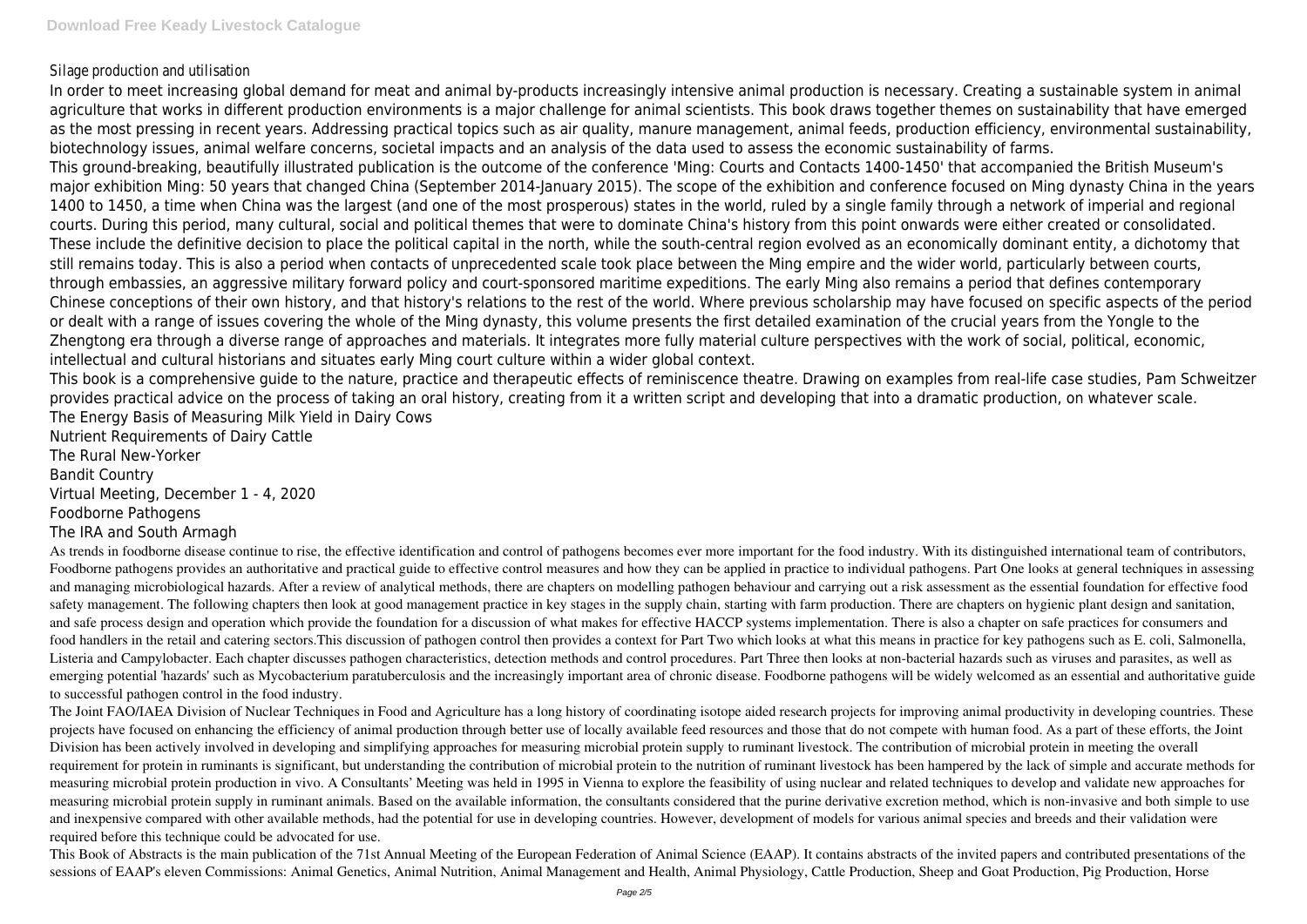Production and Livestock Farming Systems, Insects and Precision Livestock Farming.

Proceedings of the XIVth International Silage Conference, a Satellite Workshop of the XXth International Grassland Congress, July 2005, Belfast, Northern Ireland The Welfare of Cattle

Energy Allowances and Feeding Systems for Ruminants

Second Assessment of Transboundary Rivers, Lakes and Groundwaters

Poultry, Garden and Home

Westport House and the Brownes

The Nordic feed evaluation system

**NorFor is a semi-mechanistic feed evaluation system for cattle, which is used by advisors in Denmark, Iceland, Norway and Sweden. This book describes in detail the system and it covers five main sections. The first is concerned with information on feed characteristics, feed analysis and feed digestion methods. The second section describes the digestion and metabolism in the gastrointestinal tract and the supply and requirement of energy and metabolizable amino acids. The third section considers the prediction of feed intake and physical structure of the diet. The fourth section focuses on model evaluation and the final section provides information on the IT solutions and feed ration formulation by a non-linear economical optimization procedure. This book will be of significant interest to researchers, students and advisors of cattle nutrition and feed evaluation. Principles; Food energy; Measurements of metabolisable energy; Metabolisable energy of the ration; Matabolisable energy concentration of rations; Metabolisable energy requirements; Maintenance; Liveweight gain; Milk production; Mobilisation of body reserves; Pregnancy; A net energy system for growing animals; Net energy requirements; Net energy values of foods; Animal production level; Safety margins; Dairy cows; Calculation of metabolisable energy allowances; Liveweight change; Daily ME allowances; Appetite Limits for dairy cows; Checking a ration; Ration formulation; Rapid method; Linear programming; Feeding the dairy cow; Significance of liveweight changes; Ration formulation for stages of lactation; Feeding according to yield; Energy requirements of grazing cows; Growing and fattening cattle; Prediction of performance; Ration calculations; Predicted liveweight gain; Calculation of metabolisable energy allowances; Ration formulation; Rapid method; Linear programming; Net energy system for ration formulation; Animal production level; Net energy values of foods; Net energy allowances; Ration formulation; Replacement values of foods; Linear programming; Sheep; Pregnant and lactating ewes; Maintenance allowances; Pregnancy allowances; Ration formulation; Growing and fattening sheep; Performance prediction; Prediction of liveweight gain; Calculation of metabolisable energy allowances; Net energy system for ration formulation; Net energy allowances; Animal prodution level; Net energy values of foods; Replacement values of foods; Metabolisable energies of foods; Energy values of foods; Digestibility measurements of foods; Metabolisable energy values of foods; Prediction of the ME of forages; Estimation of the ME of compound foods; Tables of food composition.**

**This Book of Abstracts is the main publication of the 69th Annual Meeting of the European Federation of Animal Science (EAAP). It contains abstracts of the invited papers and contributed presentations of the sessions of EAAP's eleven Commissions: Animal Genetics, Animal Nutrition, Animal Management and Health, Animal Physiology, Cattle Production, Sheep and Goat Production, Pig Production, Horse Production and Livestock Farming Systems, Insects and Precision Livestock Farming.**

**Sustainable Animal Agriculture**

**State and Local Fiscal Assistance Act of 1972**

**Listeria**

**Indicators of milk and beef quality**

**Hearing Before the Committee on Resources, House of Representatives, One Hundred Sixth Congress, Second Session Nutrient Requirements of Domesticated Ruminants**

**Technical Review**

**Book of Abstracts of the 71st Annual Meeting of the European Federation of Animal ScienceVirtual Meeting, December 1 - 4, 2020 The independent investigations some 70 years ago by E. G. D. Murray and colleagues in Cambridge (UK) and J,H. H. Pirie in Johannesburg (South Mrica) resulted in the first detailed descriptions of listeriosis (in both instances in small animals), together with the isolation and naming of Lis teria monocytogenes. These descriptions in 1926 and 1927 show the pre cision and care of these experimentalists, for not only did they show much skill and attention to detail but also great insight in surmising that the consumption of contaminated food was associated with the trans mission of listeriosis. In the words of Pirie in 1927, 'Infection can be pro duced by subcutaneous inoculation or by feeding and it is thought that it is by feeding that the disease is spread in nature. ' These observations were largely forgotten and listeriosis was regarded as a rather obscure disease of animals and occasionally humans. However, the 1980s saw dramatic changes and the 'elevation' of Listeria to a topic of concern not only amongst microbiologists (particularly food micro biologists) but also the general public.**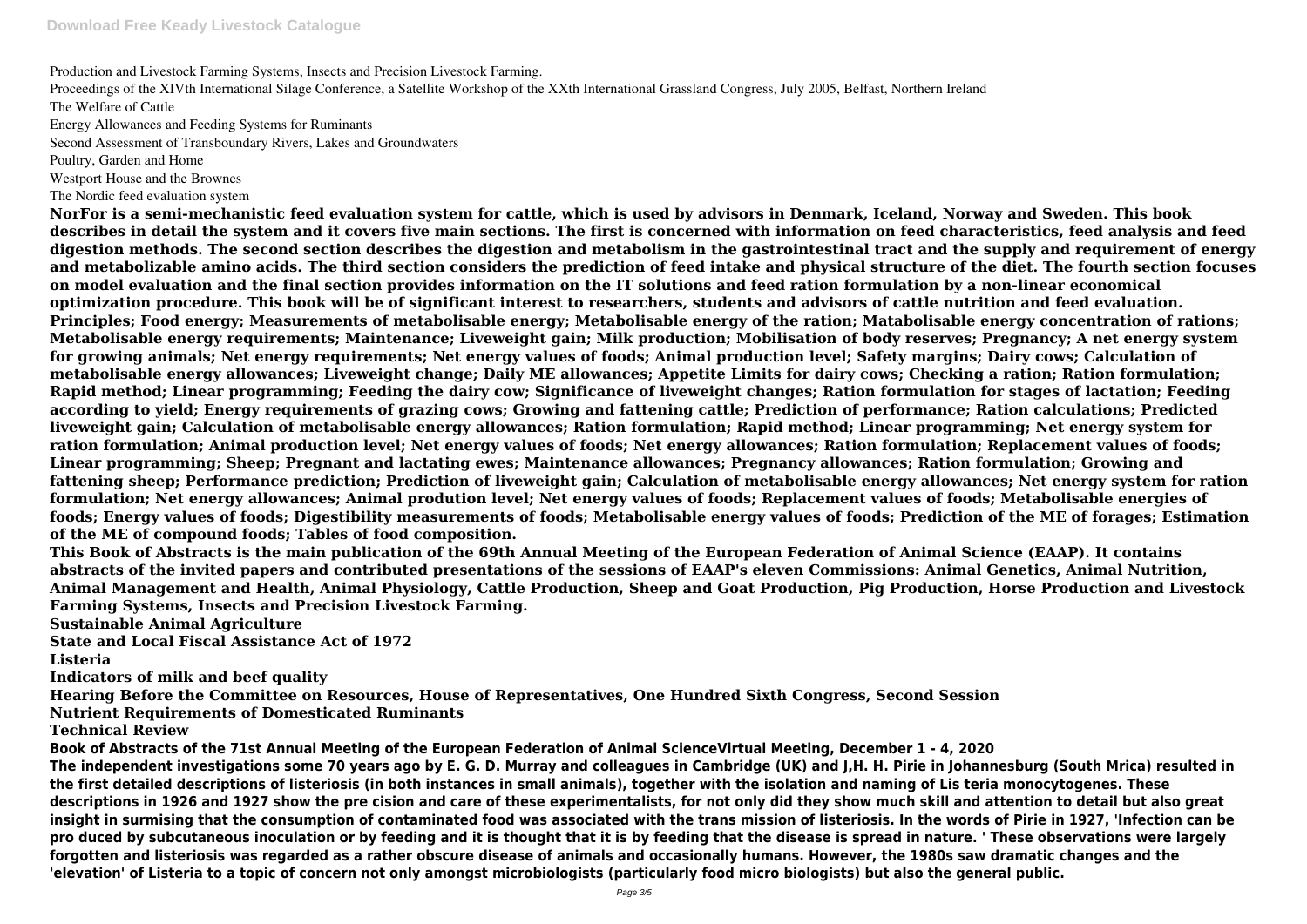**Contains a selection of White Papers, commissioned to better inform the exploration of cattle welfare. These are prepared by notable experts in their field, to help provide factual context around selected topics that impact cattle welfare and production systems. Covers all aspects of cattle use in an accessible style, making this a must have volume for anyone interested in cattle welfare or cattle medicine. Provides an in-depth picture of the distinctive beef and dairy cattle welfare practices and issues, covering topics such as behavior, breeding and genetic manipulation, nutrition and feeding, housing and management, health and disease, and transport and slaughter. Written by acknowledged leaders in animal science, veterinary science, philosophy and animal welfare, presenting a truly multidisciplinary perspective on cattle welfare. Includes a section on understanding and managing animal welfare in both beef and dairy cattle, discussing how cattle perceive the world, animal handling and pain mitigation, and how to assure that the cows have a reasonably good life. The Welfare of Cattle offers an accurate, detailed account of the ethical and welfare concerns related to the human use of cattle. There is currently no significant book dealing with the welfare of cows, animals often seen as archetypal paradigms of 'farm animals'. Covering both beef and dairy cattle, the expert authors provide in-depth information on the husbandry roots of traditional agriculture, the replacement of this system of stewardship by an industrial model, and the resulting welfare challenges associated with industrial agriculture: feedlots, highly industrialized dairies, and slaughterhouses killing huge numbers of animals who have been transported great distances. This important book explores in detail the ways in which people who are providing care for cattle can take their first step, or their next step, toward enhancing the welfare of these animals. An extra chapter (online only) is available in the 'Downloads' tab on the left: Dairy Nutrition, by Michael Gamroth Ruminant Nutrition**

**Proceedings of a Satellite Workshop of the XXth International Grassland Congress, July 2005, Cork, Ireland Aberdeen-Angus Review**

**An Environmental History of Growing Food in Australian Cities**

**Estimation of Microbial Protein Supply in Ruminants Using Urinary Purine Derivatives**

### **Hearing on H.R. 3999, to Clarify the Process for the Adoption of Local Constitutional Self-government for the United States Virgin Islands and Guam Hazards, Risk Analysis, and Control**

In its 114th year, Billboard remains the world's premier weekly music publication and a diverse digital, events, brand, content and data licensing platform. Billboard publishes the most trusted charts and offers unrivaled reporting about the latest music, video, gaming, media, digital and mobile entertainment issues and trends. This book provides both evidence-based scientific studies and practical guidance to enhance the welfare of cattle, pigs, sheep and poultry at slaughter. Temple Grandin and Michael Cockram have brought together a range of international experts to prepare chapters on philosophical and ethical views on the slaughter of farmed animals. These include welfare issues and their assessment, the condition of animals on arrival and their management during lairage, animal handling, methods of humane slaughter and assessment of unconsciousness. The book boldly tackles controversial issues around the compromises necessary when balancing animal welfare concerns with commercial realities, as well as religious slaughter. Chapters cover methods of stunning, pre-slaughter handling, equipment design, monitoring welfare with abattoir data and auditing methods. It is an important publication for those involved in implementing improvements in the humane slaughter of farmed animals and is recommended for veterinarians, students, abattoir managers and government regulators.

Interest in anaerobic digestion (AD), the process of energy production through the production of biogas, has increased rapidly in recent years. Agricultural and other organic waste are important substrates that can be treated by AD. This book is one of the first to provide a broad introduction to anaerobic digestion and its potential to turn agricultural crops or crop residues, animal and other organic waste, into biomethane. The substrates used can include any non-woody materials, including grass and maize silage, seaweeds, municipal and industrial wastes. These are all systematically reviewed in terms of their suitability from a biological, technical and economic perspective. In the past the technical competence and high capital investment required for industrial-scale anaerobic digesters has limited their uptake, but the authors show that recent advances have made smaller-scale systems more viable through a greater understanding of optimising bacterial metabolism and productivity. Broader issues such as life cycle assessment and energy policies to promote AD are also discussed.

Making Theatre from Memories

Frontline Feminisms

Women, War, and Resistance

Sustainable Grassland Productivity

A practical approach to the organism and its control in foods

Proceedings of the 21st General Meeting of the European Grassland Federation, Badajoz, Spain 3-6 April 2006

The Pacific Rural Press and California Farmer

The farming and agri-food sectors are faced with an increasing demand by consumers for high-quality products. The current major questions are thus how to define quality, and the street of thus how to define quality, and th how to increase the quality of animal products to satisfy these new requirements. This is the reason why the Cattle Commission of the European Association of Anima Production (EAAP) organised a specific session on this topic in September 2004. This session dealt with the manipulation and evaluation of bovine milk and meat comp